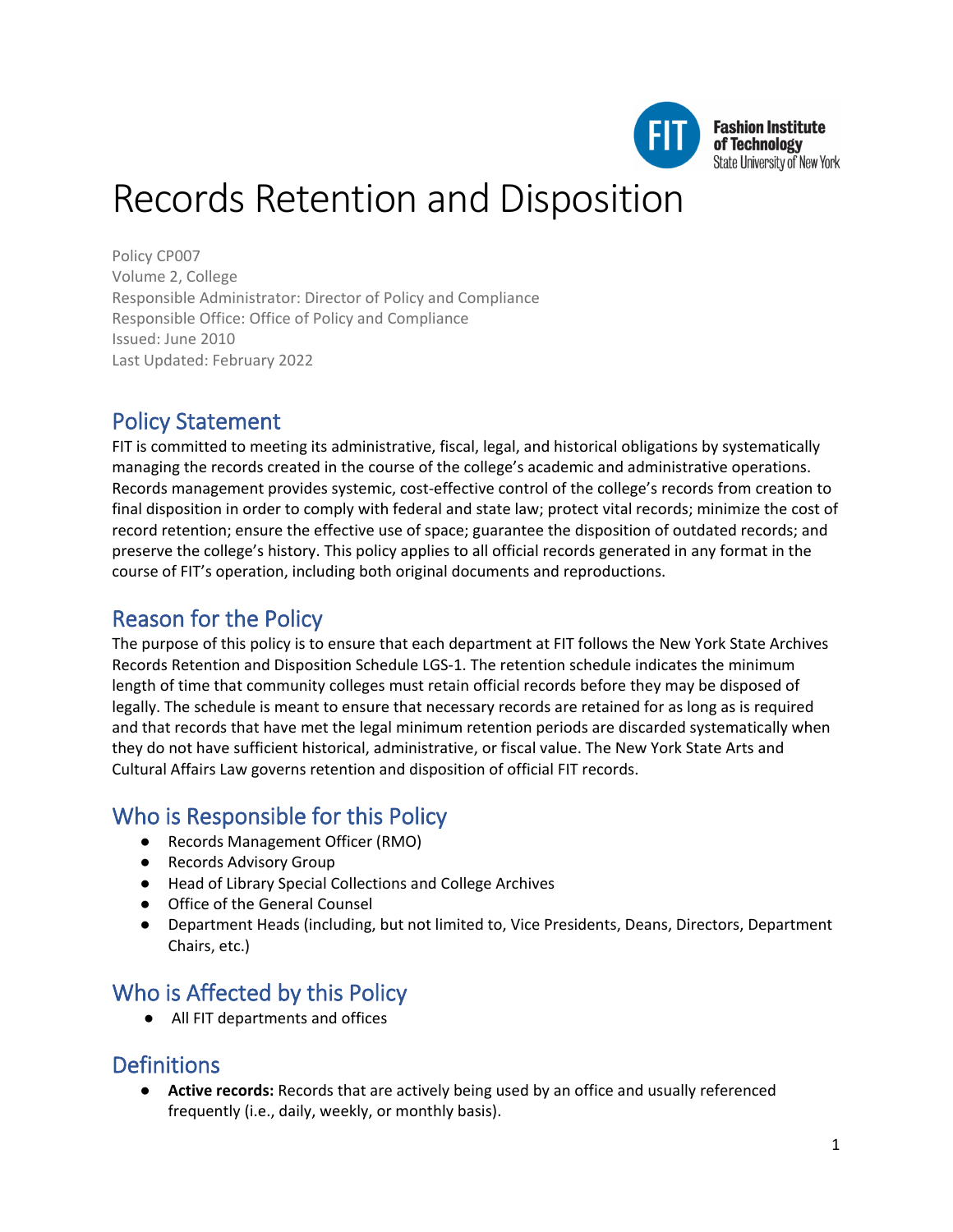- **Administrative value:** Necessary for the operation or functions of a department.
- **Archival record:** Inactive records that have permanent or historical value and are not required to be retained in the office in which the record was originally generated. See Principles for College Archives Storage and Historical Records for more information on retaining these records outside of the office.
- **Confidential Records:** This private data includes, but is not limited to, data protected by state and federal regulations, FERPA-protected student records, Personally Identifiable Information (e.g., bank account number, credit card number, debit card number, social security number, state-issued driver license number, and state-issued non-driver identification number), that can be used to distinguish or trace an individual's identity, either alone or when combined with other personal or identifying information that is linked or linkable to a specific individual. It also includes health-related information or any other information that is confidential to the college and is not intended for public disclosure, such as employment records.
- **Department Heads:** Employee responsible for the overall operations of a department.
- **Disposition:** Destruction of a record regardless of the method used to destroy it (i.e., shredding, erasing, deleting, pulverizing, etc.)
- **E-discovery:** Electronic records that are the subject of a litigation discovery request.
- **Electronic record:** A record kept in an electronic format such as a word-processing document, a spreadsheet, a database, a scanned or imaged document, and any other type of file stored on a computer, server, or mainframe storage device or medium, or on any external or off-site storage medium, or with a third-party acting as the college's agent. Electronic records have the same retention periods as paper and other tangible records.
- **FERPA:** Family Educational Rights and Privacy Act of 1974 is a federal law that protects the privacy of students' education records. The act applies to all educational institutions that receive federal funds. For more information, see FIT's FERPA/Student Records policy.
- **Fiscal value:** The usefulness or significance of records containing financial information that is necessary to conduct current or future business or that serves as evidence of financial transactions.
- **FIT retention schedule:** LGS-1 retention schedule customized for FIT organized by division and department and that is specific to FIT records.
- **Freedom of Information Law (FOIL):** A series of laws designed to guarantee that the public has access to public records of governmental bodies in New York State. See FIT's Public Access to Records policy.
- **GLBA:** The Gramm-Leach-Bliley Act is a federal consumer protection law that governs the collection, disclosure, and protection of consumers' personal information and personally identifiable information by financial institutions. Institutions of higher education are covered by the law as they participate in financial activities, such as offering Federal Perkins Loans. The law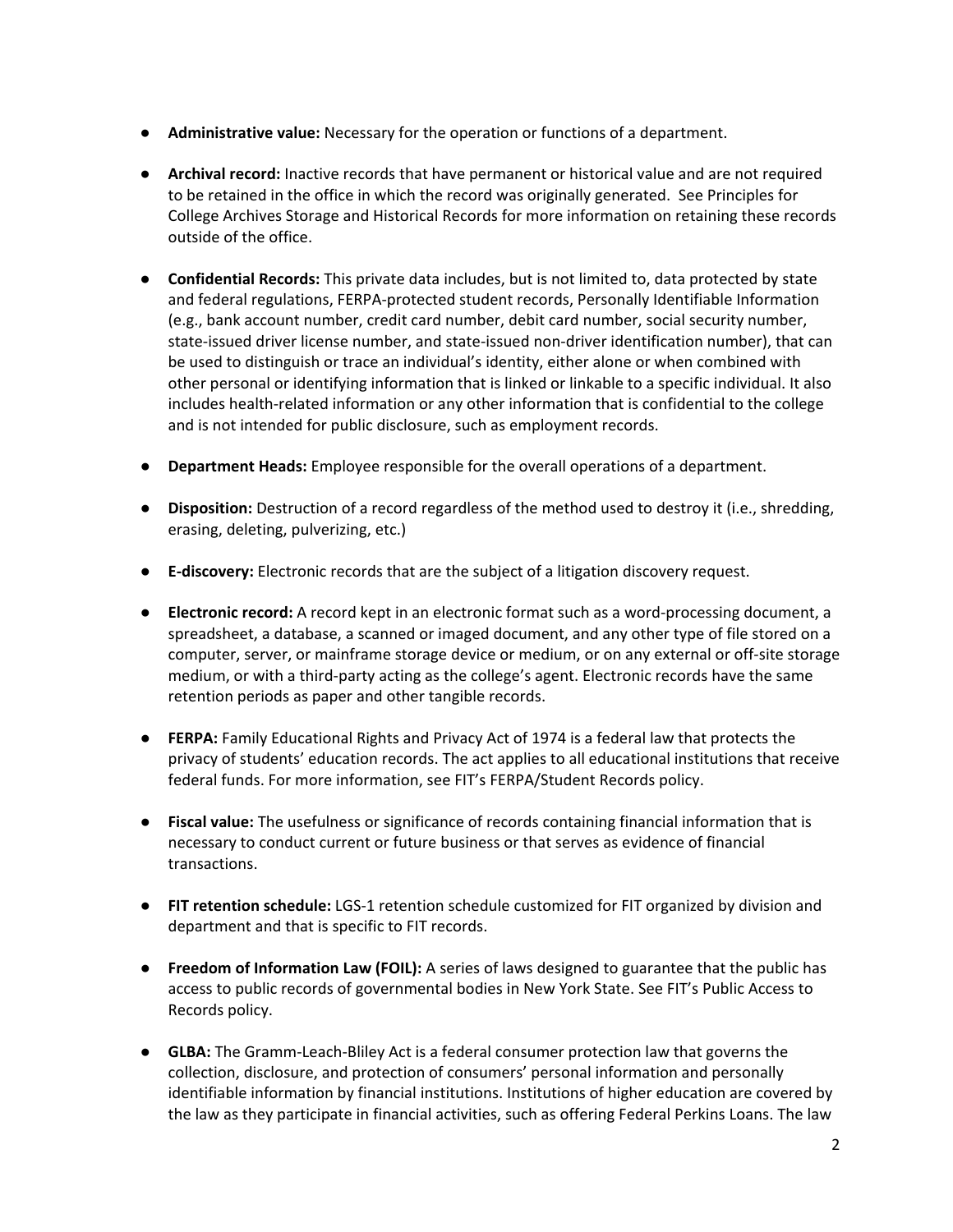requires that institutions of higher education, among other requirements, protect against any anticipated threats or hazards to the security or integrity of customer information, and protect against unauthorized access to, or use of, such information that could result in substantial harm or inconvenience to any customer.

- **Historical value:** The importance or usefulness of records for understanding the past that justifies continued preservation because of the enduring administrative, legal, fiscal, or evidential information they contain.
- **Inactive records:** Records that are no longer active records but still must be maintained pursuant to the pertinent record retention schedule because of their continued administrative, fiscal, legal, or historical value. These records are typically referred to infrequently but are not yet ready for disposition.
- **Legal Hold:** A written (hard copy, by email, or other electronic means) directive issued by the Office of the General Counsel directing the retention of records related to an investigation or litigation.
- **Non-record:** Informational materials that do not meet the definition of a record (e.g., blank forms; extra copies of documents preserved only for convenience, or reference, of which no action is recorded or taken; or publications or other processed documents that require no action and are not part of a case in which action is being taken).
- **Office of Record:** The department or unit designated as having responsibility for retention and timely destruction of records – the office owns the records. Such responsibility is assigned to the department's or unit's head or their designee.
- **Permanent retention:** Records that must be retained permanently because of their continuing importance of the information they contain. Records that have a historical, administrative, or fiscal value to the college are "permanent" or "archival" records and will be kept indefinitely as noted in the LGS-1 retention schedule.
- **Personal Identifiable Information:** A person's name, personal mark, or other information which can be used on its own to identify the person, together with at least one of the person's data element: social security number, driver's license number, identification card number, mother's maiden name, financial services account codes, bank account codes/numbers, debit card numbers, electronic serial numbers, or other personal identification number.
- **Record:** All recorded information that is created, received, or maintained by FIT in the course of college business and that relates in any way to the functions, operation, or activities of the college. This definition encompasses recorded information in all formats and media including, but not limited to: emails, records stored on computer hard/shared/network drives, notes, working papers and drafts of documents by FIT employees and third parties, and copies as well as original records.
- **Retention period:** The minimum required length of time for which a department/unit is responsible for the maintenance of records according to New York State guidelines. FIT requires that all retention periods be determined based on the fiscal year in which the records were created. For example, applying the fiscal year retention system to records created within FY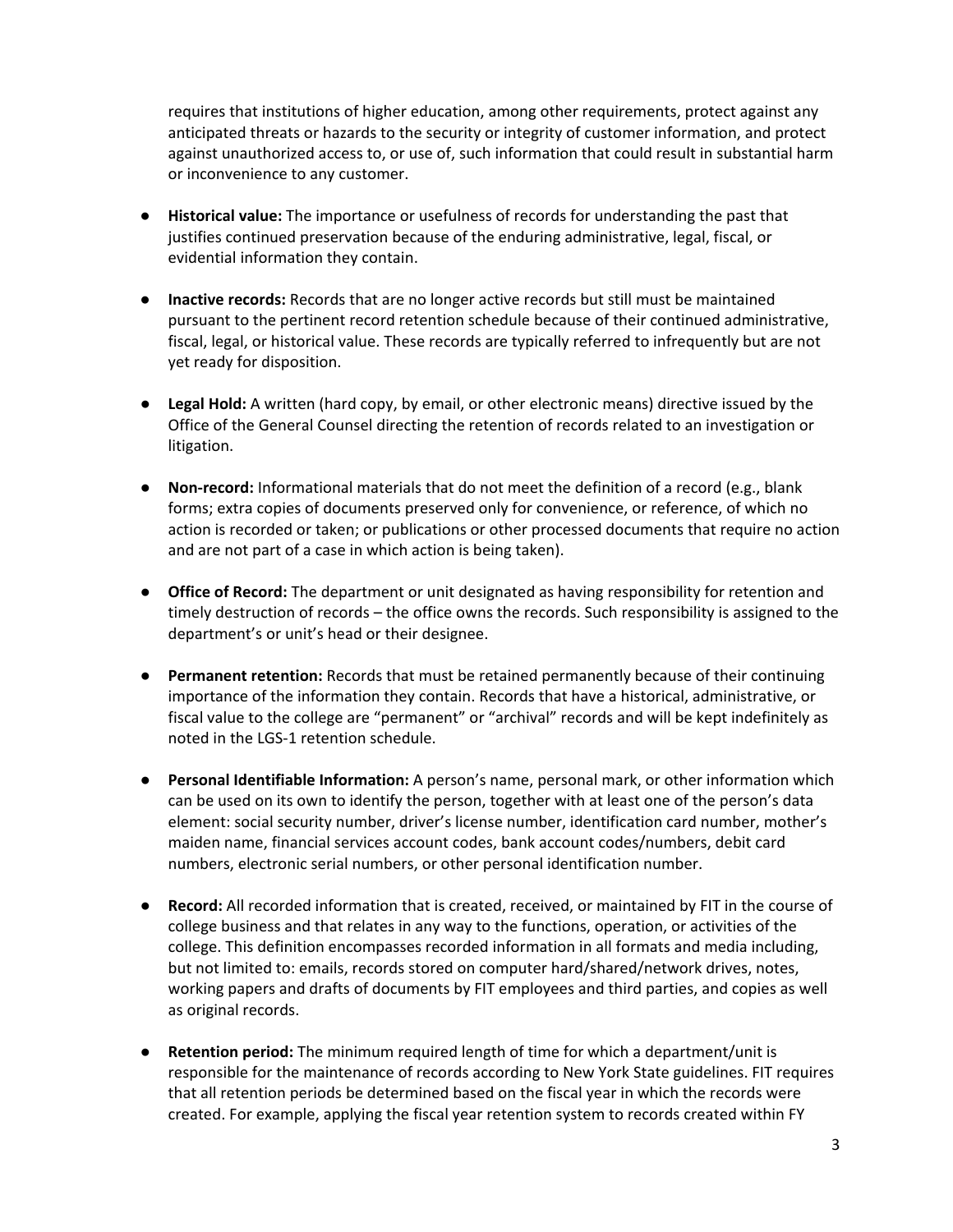2016 (from July 1, 2015 through June 30, 2016), with a retention period of four (4) years, means that the records may be disposed of after June 30, 2020.

- **Retention schedule (LGS-1):** The LGS-1 record retention schedule describes categories of records, providing a length of time they should be kept and includes instructions for disposition. Many of the schedule items are broad and describe the purpose or function of records rather than identifying individual documents and forms.
- **Vital records:** Documents, files, or records in any form or format, containing information that is: essential to the function and mission of the college; essential for the continuous operation or reconstruction of any college property; necessary to establish or protect the legal or financial position of the college; and necessary to protect and ensure the rights and interest of the employees and students of the college.

## **Principles**

### ● **Ownership of Records**

Records created or received during the normal course of college business are the property of FIT and considered college resources. College personnel have no personal or property rights to any records even where they participated in the creation or making of the records unless otherwise expressly agreed to in writing by the college or covered by another college policy (*see, e.g.,* FIT's Intellectual Property policy). All employees are responsible for ensuring proper records management in accordance with college policies and in compliance with applicable federal and state laws. The same safeguards and controls over information stored electronically apply for information created and maintained in paper form.

### ● **Retention Schedule**

FIT adheres to the LGS-1 retention schedule. The retention periods specified are intended to be consistent with applicable legal, regulatory, accreditation, and other standards, including administrative and best practices. While the college must adhere to the minimum requirements of the LGS-1 retention schedule, longer retention schedules may be established by department heads. However, requests for establishing longer periods must be approved by the Records Management Officer.

### ● **Records Disposal**

Unless records have been defined as "permanent" or "historical," they will be destroyed according to the LGS-1 retention schedule. Once documents or records have exceeded their stated minimum retention period, they may be disposed following the college's disposition approval process. If a record is not listed on the LGS-1 schedule, it may not be disposed unless the disposition is covered by other federal or state laws.

#### o **Destruction methods**

- Recycling: Generally appropriate for all non-confidential paper documents, including, but not limited to, public documents of other organizations, magazines, annual reports, newsletters, announcements, and drafts or policies or other memos which do not contain personal identifiable information.
- **Shredding:** Any hardcopy FIT document containing Personally Identifiable Information must be shredded. For example, if a document contains a student's FIT identification number, or an employee's Social Security number, that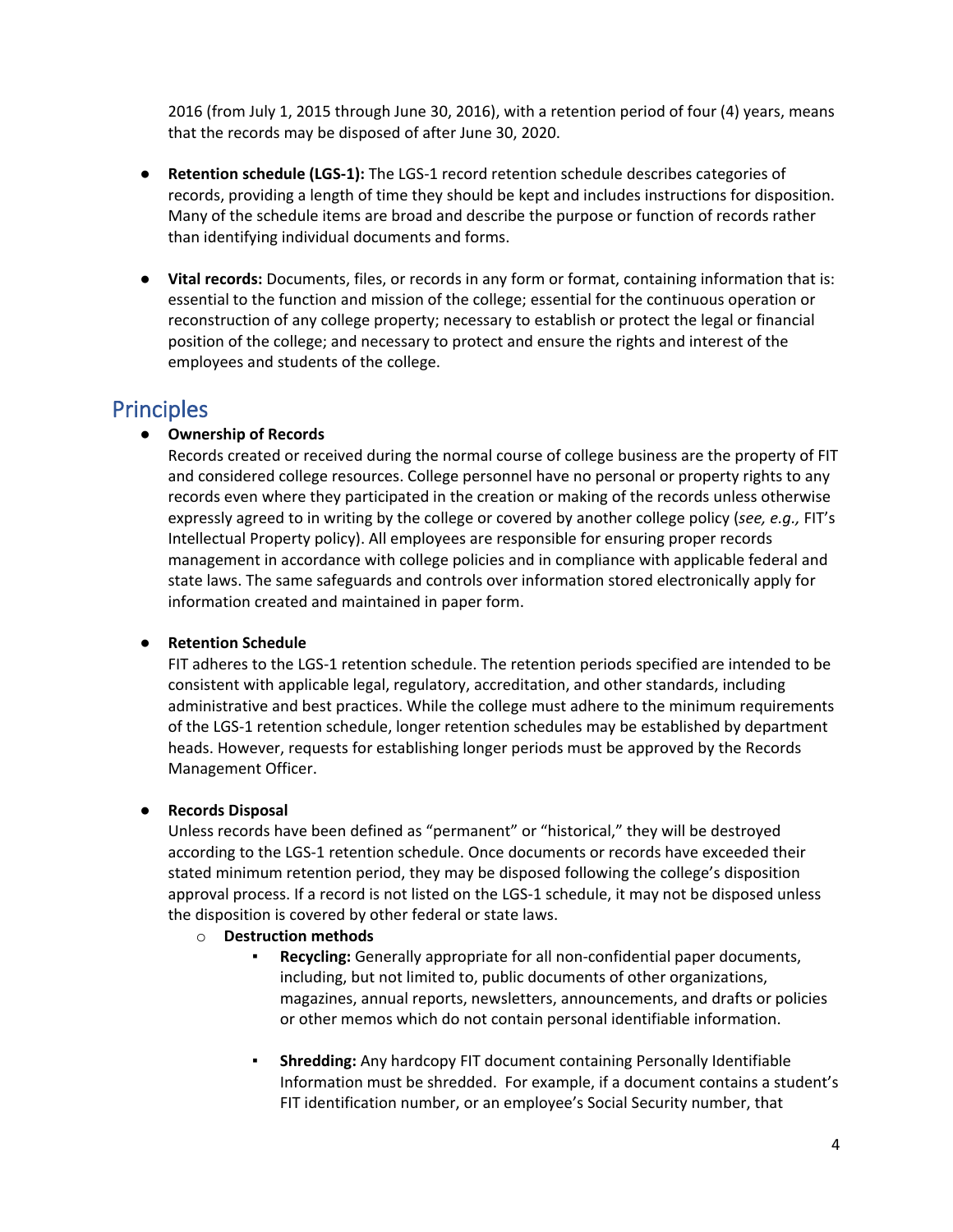document must be shredded. When disposing of such FIT records, the disposer must ensure that no unauthorized person will have access to the personal identifying information contained in the record.

#### o **Exceptions**

There are exceptions which will require documents and records to be kept longer:

- Records being used in legal actions must be retained for one year after the legal action ends, or until their scheduled retention period has passed, whichever is longer.
- Any record listed in the LGS-1 schedule for which a Freedom of Information Law (FOIL) request has been received should not be destroyed until that request has been answered and until any potential appeal is made and resolved, even if the retention period of the record has passed.
- Records being kept beyond the established retention periods for audit and other related purposes at the request of state or federal agencies must be retained until the college receives the audit report, or the need is satisfied.
- For business purposes as determined by the department head with the approval of the Records Management Officer.

#### ● **Official Copies and Duplicates**

There is only one "official copy" that is kept with the "Office of Record" (as identified in FIT's Retention Schedules) which is responsible for its retention. Duplicates may be retained in other departments that are not the "Office of Record" and may be destroyed when no longer needed, but duplicates cannot be retained longer than the official copy. Prior to the destruction of duplicates, consult with the "Office of Record" to ensure that staff have the "official copy."

#### ● **Non-records**

Non-records may be disposed without the disposition-approval process.

#### ● **Electronic Records**

File maintenance of these records requires coordination among the places where they are stored. Desktop applications are designed for communicating information, and transmitting knowledge (such as email). They are not designed for permanent retention of records. Any electronic record that needs to be kept for a retention period longer than eight (8) years should be printed and kept in a paper filing system OR maintained in an electronic format and the equipment needed to read or access the information kept and maintained for the same period of time. Records that are maintained only in electronic format should be named and labeled in a manner that is consistent with the paper filing system used in the department for ease of coordination and cross-referencing. Electronic records should not be saved directly to a desktop or local hard-drive as these are not backed up by the college.

#### ● **Email retention**

Email should be treated like any other electronic record. Records in email that need to be retained should be downloaded to Google Drive or other systems/processes the department uses to retain records. Each email user is responsible for retaining email considered to be a record. Non-record emails should be permanently deleted unless they serve an important administrative value to the employee or are subject to a legal hold. Any email that is kept is subject to a FOIL request or e-Discovery.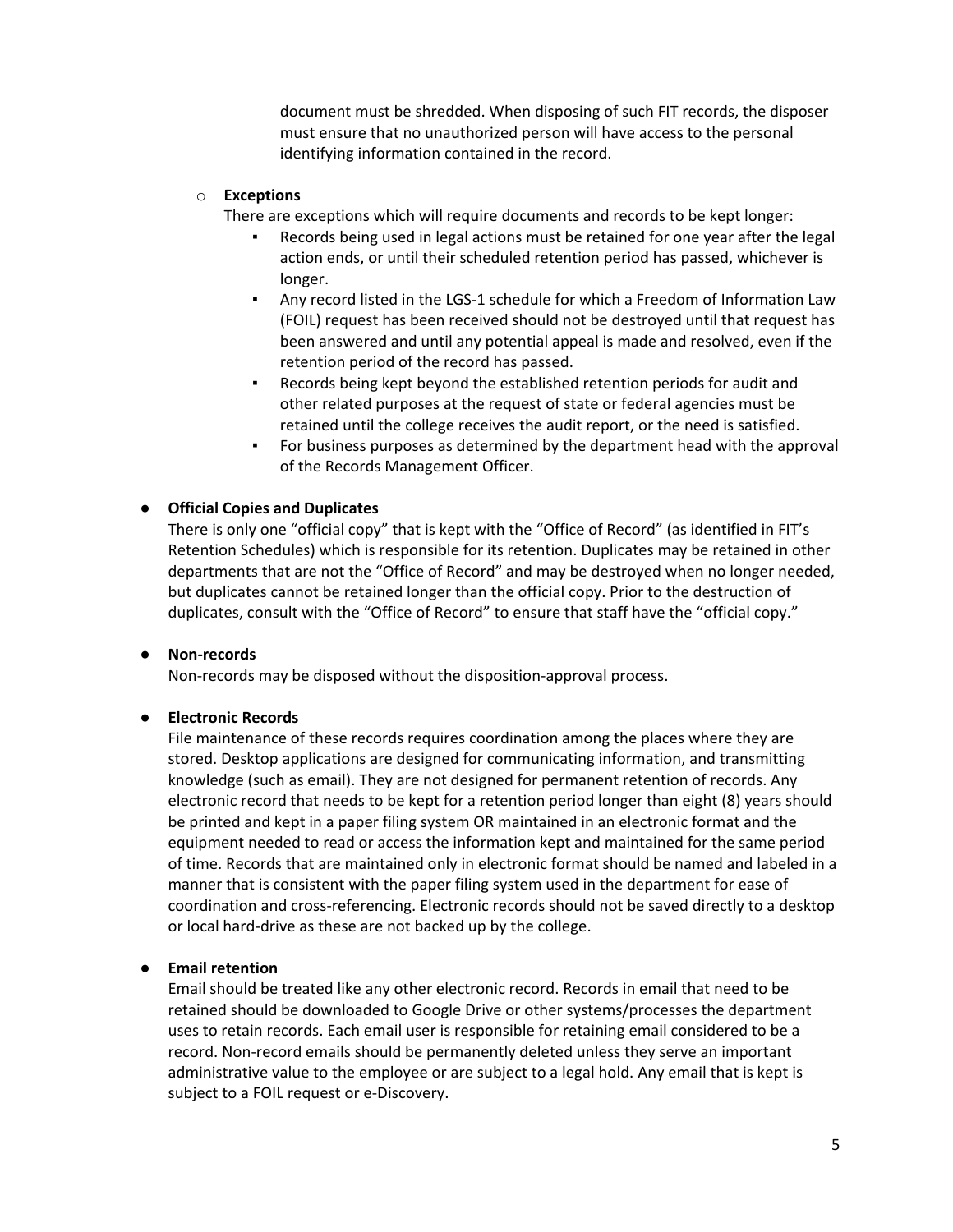### ● **Historical Records**

Records that have met their retention period, but have historical value should be retained. FIT's Head of Library Special Collections and College Archives will assess the historical value of such records. Records identified as historical will be transferred to the College Archives for permanent retention. In addition, inactive records deemed to have historical value will also be transferred to the College Archives.

### ● **College Records Storage**

Inactive records may be transferred to the college's records storage if they must be retained for more than seven (7) years, including those that must be maintained permanently, following the transferring of inactive records to storage.

#### ● **Records Related to Websites**

Because websites have replaced many publications and other official communications, they are a significant archival record of the college and its operation. Therefore, all measures should be taken to capture, preserve, and make accessible such records as resources allow.

#### ● **Digitizing records (including, but not limited to, scanning or imaging)**

Digitizing of records must be done in PDF/A (mainly for textual content) or TIFF (mainly for graphic content) format to properly preserve them as records. Generally, once a record has been properly digitized, the paper record may be destroyed (see 'destruction methods') prior to the end of their retention period<sup>[1](#page-5-0)</sup>. Departments intending to replace paper records with electronic or imaged copies are required to ensure that:

- $\circ$  The images will accurately and completely reproduce all the information in the records being digitized;
- o The digitized records will not be rendered unusable due to changing or proprietary technology before their retention and preservation requirements are met;
- $\circ$  The digitizing system will not permit additions, deletions, or changes to the images without leaving a record of such additions, deletions, or changes; and
- o Designees of FIT will be able to authenticate the digitized records by competent testimony or affidavit which shall include the manner or method by which tampering or degradation of the reproduction is prevented.

#### ● **Disaster preparedness/response**

There are vital records that the college must preserve to prevent early destruction due to a disaster (including, but not limited to, fire, flood/water damage, natural disaster, etc.). The college performs regular backups of records in its network to preserve electronic records. Records may not be stored on desktops or local hard-drives. Vital paper records must be properly preserved to prevent early destruction. Contact the RMO to discuss proper preservation of such records. If records are destroyed before they have met their retention due to a disaster, the RMO must be notified immediately.

### ● **Confidentiality**

Many records contain confidential and/or regulated private data protected by federal, state, and local regulations including, but not limited to, GLBA and FERPA. In addition to the statutory

<span id="page-5-0"></span> $<sup>1</sup>$  For agreements, contracts, or other legal documents that have original signatures, contact the RMO before</sup> scanning and/or destroying the paper records.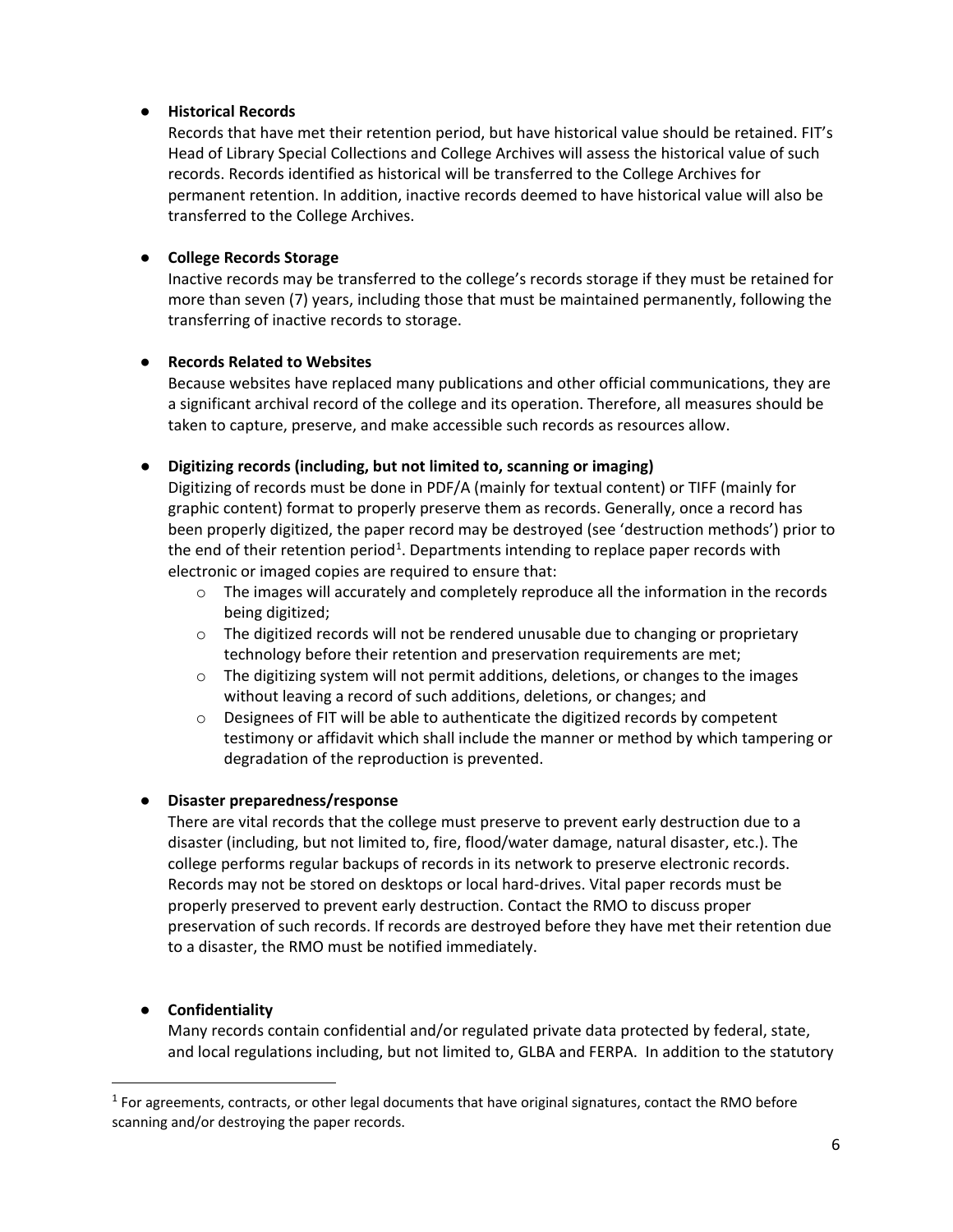requirements, confidential records must be securely maintained, controlled, and protected to prevent unauthorized access or disclosure. Storage locations must provide appropriate confidentiality and be protected from unauthorized inspection, theft, or physical damage. Confidential records shall be shredded according to the applicable schedule at the end of their appropriate retention period in order to preserve the confidentiality of the documents through their final disposition. Electronic records containing confidential information should be permanently deleted and purged by a means that prohibits reconstruction of the information.

# Responsibilities

- **Records Management Officer ("RMO")**
	- $\circ$  Oversees the retention and disposal of the official records of FIT and responds to questions regarding the application of the retention schedule.
	- o Reviews requests for establishing longer retention periods to authorize and update FIT's retention schedule.
	- $\circ$  Reviews and authorizes records for destruction pursuant to the disposition-approval process.
	- o Provides training and education on records management.
	- o Liaison between the college and the New York State Archives (NYSA). Contacts NYSA in regards to establishing retention periods for records not identified in the LGS-1, reporting of early destruction of record due to a disaster (including, but not limited to, fire, flood, or other natural disaster).
	- o Overseeing and managing the transfer of inactive records to storage.
	- $\circ$  Assisting departments through guidance on large record organization projects, including development of standard operating procedure for departmental records management.
	- o Establishment of an inventory database or record keeping system to track the status of active and inactive records through destruction.
	- o Serves on the Breach Response Team to assist with mitigating critical breaches of personal information.
	- o Chairs the Records Advisory Group.

### ● **Records Advisory Group**

Assists the RMO to guide records management for the college. Includes representatives from: Enrollment Management and Student Success, Human Resource Management and Labor Relations, Academic Affairs, Information Technology, and Library Special Collections and College Archives. This advisory committee advises on records retention matters such as:

- o Identifying and prioritizing records management issues;
- o Reviewing or recommending records management solutions;
- $\circ$  Providing feedback on records management guidelines and procedures;
- o Reviewing records management progress and propose improvements; and
- $\circ$  Providing recommendations on how best to promote the program on campus.

### ● **Head of Library Special Collections and College Archives**

- o Identification and preservation of historical records.
- $\circ$  Oversees and manages the transferring of historical records to the College Archives.
- $\circ$  Keeping the RMO informed of historical records that have been transferred to the College Archives.
- **Office of the General Counsel**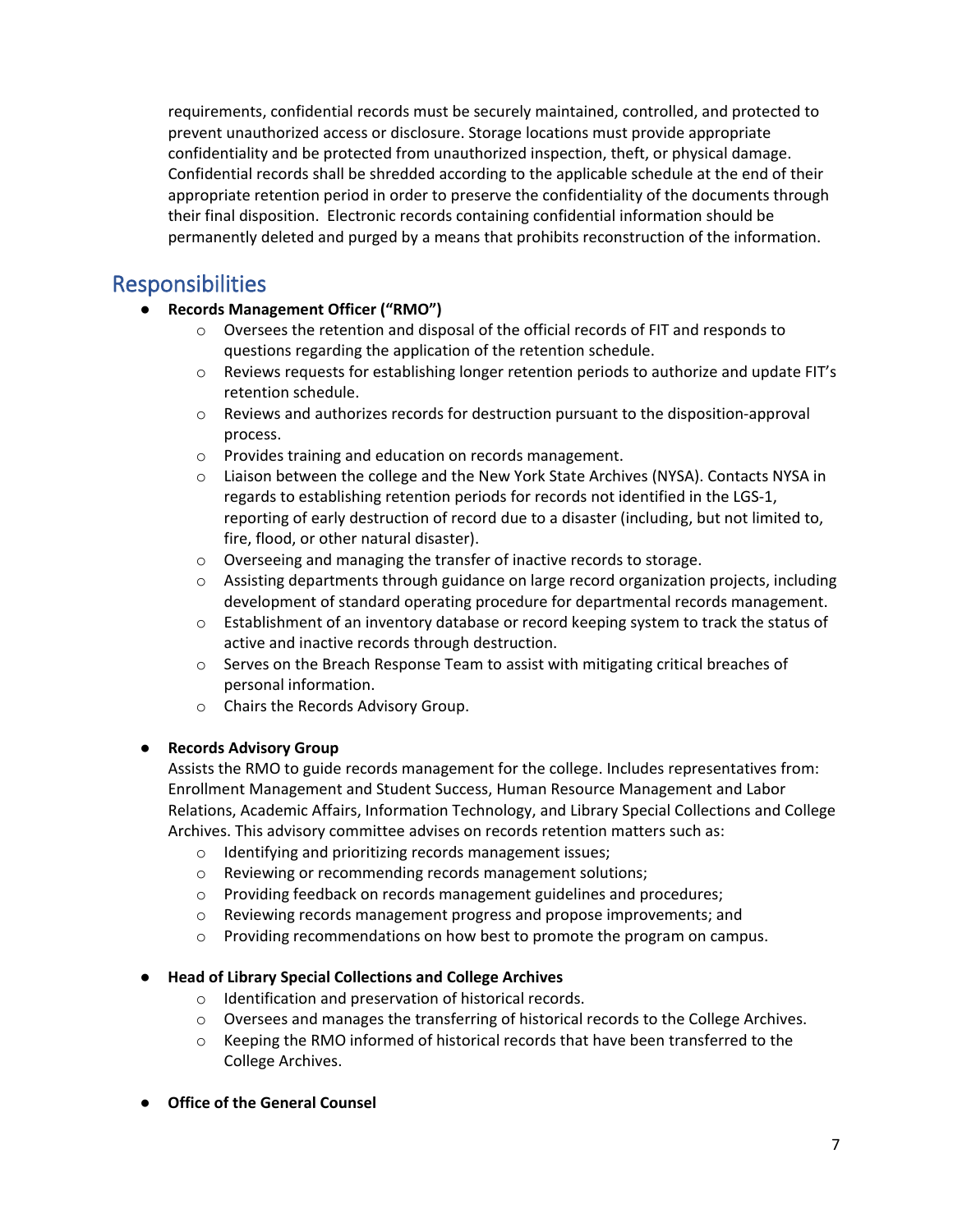o Authorizes records to be put on legal hold.

### ● **Department Heads**

Department heads are the official custodians of the records and responsible for ensuring that everyone in their department or unit is aware of this policy and follows it. They are expected to:

- $\circ$  Designate or identify a person within the department responsible for managing the department's records;
- o Implement proper records management for their department and monitor adherence to this policy within their department;
- o Follow LGS-1 retention schedule to make decisions regarding the retention and disposition of records;
- o Provide guidance to members of their department in implementing proper records management;
- o Consult with the Records Management Officer on matters related to the retention and disposition of records, including the creation and maintenance of a departmental records inventory, as well as a departmental records management standard operating procedure;
- $\circ$  Preserve records appropriately so they are not destroyed prior to their retention period;
- $\circ$  Establish a level of confidentiality and security appropriate to specific types of records (FERPA- and GLBA-protected information – see Principles on Confidentiality) and monitor confidentiality and security; and
- $\circ$  Inform the Office of the General Counsel of any situation that might give rise to legal action, such as subpoena for records, as soon as the situation becomes apparent.
- o Report any suspected breaches of personal information contained in *physical records* to the RMO. (For more information on Breach Reporting, the Breach Response Team, and FIT's Breach Response Plan, please see FIT's Information Security policy).

# Procedures

● **Utilizing the retention schedule**

The retention schedule pertinent to FIT may be found a[t https://myfit.fitnyc.edu/](https://myfit.fitnyc.edu/) (under Legal Affairs and Institutional Controls / Policy and Compliance / Record Retention Schedule).

● **Requesting longer retention periods**

Department heads must contact the RMO to request longer retention periods for their records. The RMO will review each request and will make the final determination regarding establishing a longer retention period for a record.

● **Disposition approval process**

Contact the RMO prior to the disposition of any records.

### ● **Inventory of records**

Contact the RMO to conduct a departmental inventory of records.

### ● **Transfer of inactive records for storage**

Once records are no longer active, they should be organized and transferred to inactive records storage. Records need to be organized in accordance with the retention schedule before they can be transferred to storage. Contact the RMO to assist with this process, including providing FIT records storage labels.